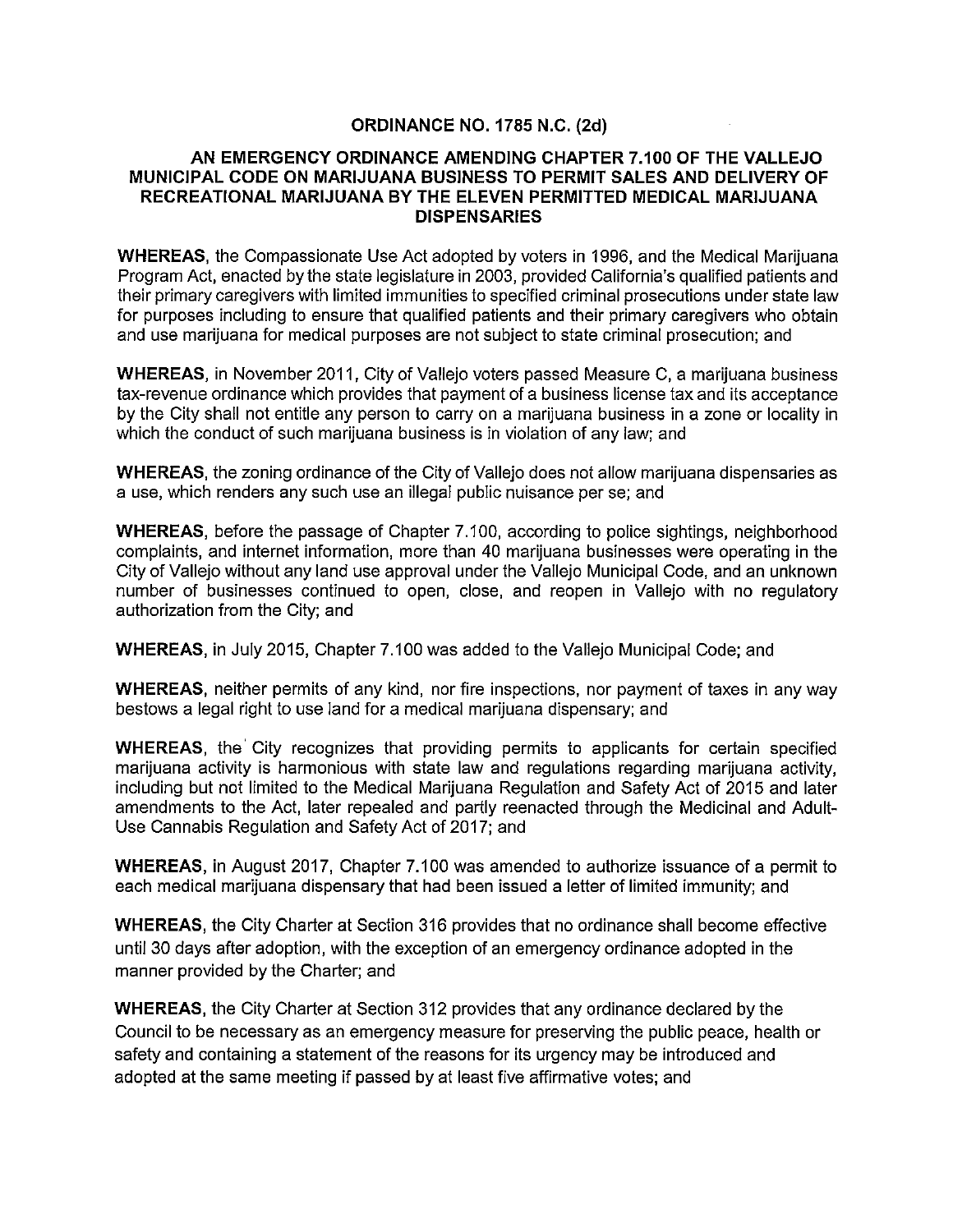**WHEREAS,** the state legislature passed the Medicinal and Adult-Use Cannabis Regulation and Safety Act (MAUCRSA) in June 2017 and minor amendments through AB 133 in September 2017, which set forth a state licensing framework for commercial marijuana activity and deeming the activity permitted by state license not unlawful so long as permitted pursuant to local authorization; and

**WHEREAS,** MAUCRSA required state licensing agencies to begin issuing state licenses by January 1, 2018, and provides that the state licensing agencies may adopt emergency regulations which shall be deemed an emergency and necessary for the immediate preservation of the public peace, health, safety, or general welfare; and

**WHEREAS,** the state licensing agencies issued emergency regulations on November 16, 2017, and the Office of Administrative Law issued its final decision on the adoption of the regulations before January 1, 2018; and

**WHEREAS,** the City of Vallejo has provided permits authorizing medical marijuana dispensaries to operate in the City, and has authorized permitting the dispensaries to engage in medical cultivation, distribution, and manufacturing pursuant to local requirements; and

**WHEREAS,** the City Council finds that immediate adoption of requirements for delivery of medical and adult-use marijuana and permitting adult-use marijuana dispensing will increase protection of the public and the environment from the harms associated with an unregulated commercial marijuana market and prevent access to marijuana by persons under age 21 who do not possess a valid physician's recommendation; and

**WHEREAS,** the City Council finds that immediate adoption of the ordinance and making the ordinance effective February 28, 2018, is necessary for the preservation of the public peace, health and safety.

# **NOW THEREFORE, THE CITY COUNCIL OF THE CITY OF VALLEJO DOES ORDAIN AS FOLLOWS:**

SECTION 1. Vallejo Municipal Code Chapter 7.100 is hereby amended to read as follows:

Chapter 7.100 Marijuana

- 7.100.020 **Definitions**
- 7.100.030 No Authority to Permit Marijuana Dispensarv Use in Any Zone: Unlawful to Distribute Marijuana: Unlawful to Make False Statements
- 7.100.040 No Vested or Nonconforming Rights
- 7.100.050 Permit to Operate Medical Marijuana Dispensary. Recreational Marijuana **Dispensary**
- 7.100.055 **Delivery**
- 7.100.060 Location
- 7.100.070 Prohibited Activity
- 7.100.080 Requirements and Proof of Compliance
- 7.100.085 Revocation of Permit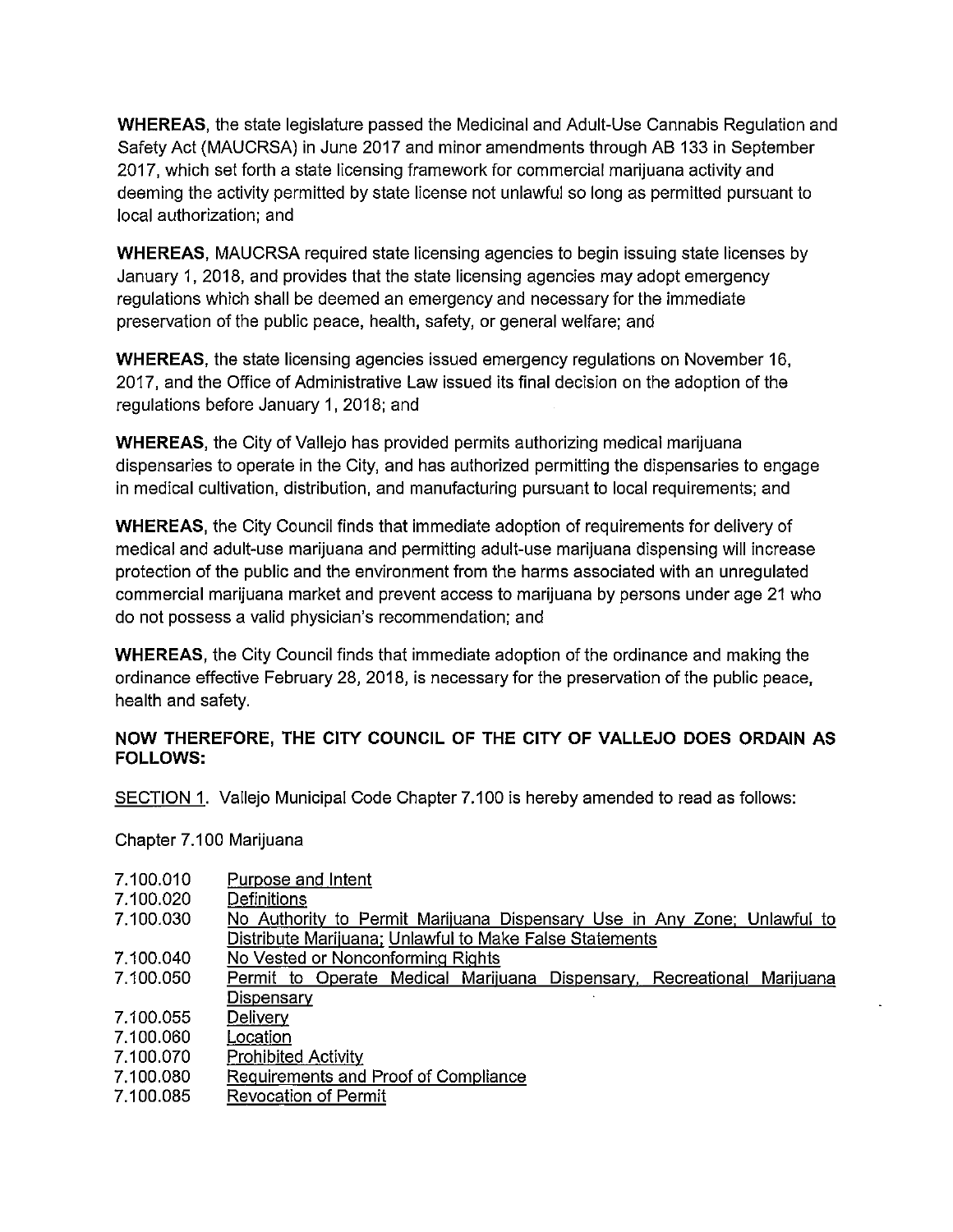- 7.100.088 **Appeal**
- 7.100.090 Operating Conditions
- 7.100.100 Prohibition Against Transfer or Relocation
- 7.100.110 Maintenance of Records
- 7.100.120 Inspection Authority
- 7.100.130 Public Nuisance
- 7.100.140 Enforcement

## 7.100.010 Purpose and Intent.

It is the purpose and intent of this chapter to address the proliferation of Marijuana Dispensaries and exercise local police power and authority to the full extent allowed by the California Constitution and Medicinal and Adult-Use Cannabis Regulation and Safety Act of 2017. This ordinance is not intended to conflict with federal or state law. Nothing in this ordinance purports to permit activities that are otherwise illegal under federal, state, or local law.

## 7 .100.020 Definitions.

The following words or phrases, whenever used in this Chapter, shall be given the following definitions:

"City" means the City of Vallejo, and any legislative body granted regulatory authority over Marijuana Dispensary operations or any other marijuana business by this ordinance.

"City Manager" means the City Manager of the City of Vallejo or his/her designee.

"Manager" means a Marijuana Dispensary person with responsibility for the establishment, organization, registration, supervision, or oversight of the operation of a Marijuana Dispensary, including but not limited to persons who perform the functions of president, vice president, director, operating officer, financial officer, secretary, treasurer, or manager of the Marijuana Dispensary.

"Marijuana" has the same meaning as cannabis, cannabis concentrate, cannabis products, and edible cannabis product as defined in California Business & Professions Code Section 26001.

"Marijuana Dispensary'' means a Medical Marijuana Dispensary or Recreational Marijuana Dispensary.

"Medical marijuana" means marijuana or a marijuana product intended to be sold for use pursuant to the Compassionate Use Act of 1996 (Proposition 215), found at Section 11362.5 of the California Health & Safety Code, by a medical marijuana patient who possesses a physician's recommendation or identification card.

"Medical Marijuana Dispensary'' is any storefront that dispenses, sells, makes available, or distributes Marijuana for medicinal purposes that requires a license pursuant to MAUCRSA (e.g. Microbusiness license), and any association, collective or cooperative that sells, makes available or distributes Marijuana for medicinal purposes pursuant to Health & Safety Code Section 11362.775 until that section is repealed pursuant to Section 11362.775(e). Medical Marijuana Dispensary does not include the donation or provision of medical Marijuana meeting the requirements of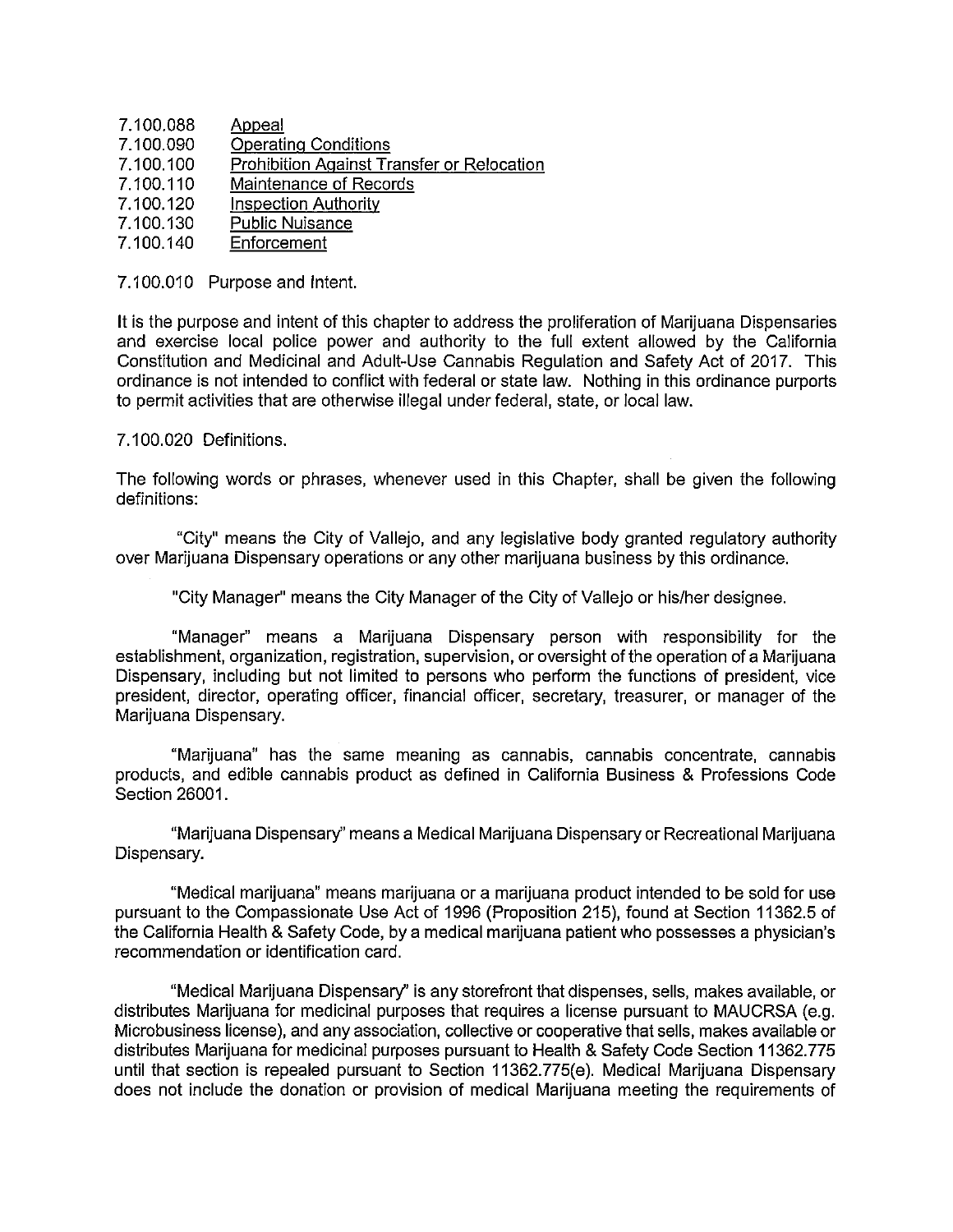MAUCRSA at California Business & Professions Code Section 26033 for an exemption from state licensure.

"Recreational Marijuana Dispensary" is any storefront that dispenses, sells, or makes available Marijuana to another person or entity.

"Property'' as used in this chapter means the location at which the Medical Marijuana Dispensary members, employees, volunteers or agents distribute Marijuana.

The following words or phrases when used in this Chapter shall be construed as defined in the Medicinal and Adult-Use Cannabis Regulation and Safety Act of 2017 and regulations promulgated by the state implementing agencies: "Attending Physician," "Distribution," "Identification Card," "Physician's Recommendation," "Primary Caregiver," "Qualified Patient."

7.100.030 No Authority to Permit Marijuana Dispensary Use in Any Zone; Unlawful to Distribute Marijuana; Unlawful to Make False Statements.

A. The use of any building, structure, location, premises or land for a Marijuana Dispensary is not currently enumerated in the Vallejo Municipal Code's zoning ordinance as a permitted use in any zone. The Marijuana Dispensary land use is therefore not allowed. So long as this chapter remains in effect, the planning manager shall not have the authority to determine that the use of any building, structure, location, premise or land as a Marijuana Dispensary may be permitted in any zone, or to grant any variance authorizing any Marijuana Dispensary. Both primary and accessory Marijuana Dispensary uses are included in this prohibition.

B. It is unlawful for any person to cause, permit or engage in the cultivation, possession, distribution, exchange or giving away of Marijuana or products containing Marijuana in any form, for medical or non-medical purposes except as provided in this Code and state law. The prohibition includes renting, leasing, or otherwise permitting a Marijuana business to occupy or use a location, vehicle, or other mode of transportation.

C. It is unlawful for any person knowingly to make any false, misleading or inaccurate statement or representation in any form, record, filing or documentation required to be maintained, filed or provided to the City under this chapter or any applicable section of the Vallejo Municipal Code. A violation of this subsection may be prosecuted as a misdemeanor punishable by imprisonment in the county jail not exceeding six months, or by a fine not exceeding one thousand dollars (\$1,000), or by both.

7.100.040 No Vested or Nonconforming Rights.

Neither this chapter, nor any other provision of the Vallejo Municipal Code, failure to act, statement, representation, certificate, approval, or permit issued by the City or its departments, or their respective representatives, agents, employees, attorneys or assigns, shall create, confer, or convey any vested or nonconforming right or benefit or land use entitlement running with the land regarding any Marijuana Dispensary.

7.100.050 Permit to Operate Medical Marijuana Dispensary, Recreational Marijuana Dispensary.

Notwithstanding the activities prohibited by this chapter, and notwithstanding that Marijuana Dispensary is not a land use allowed pursuant to the zoning ordinance, and in light of the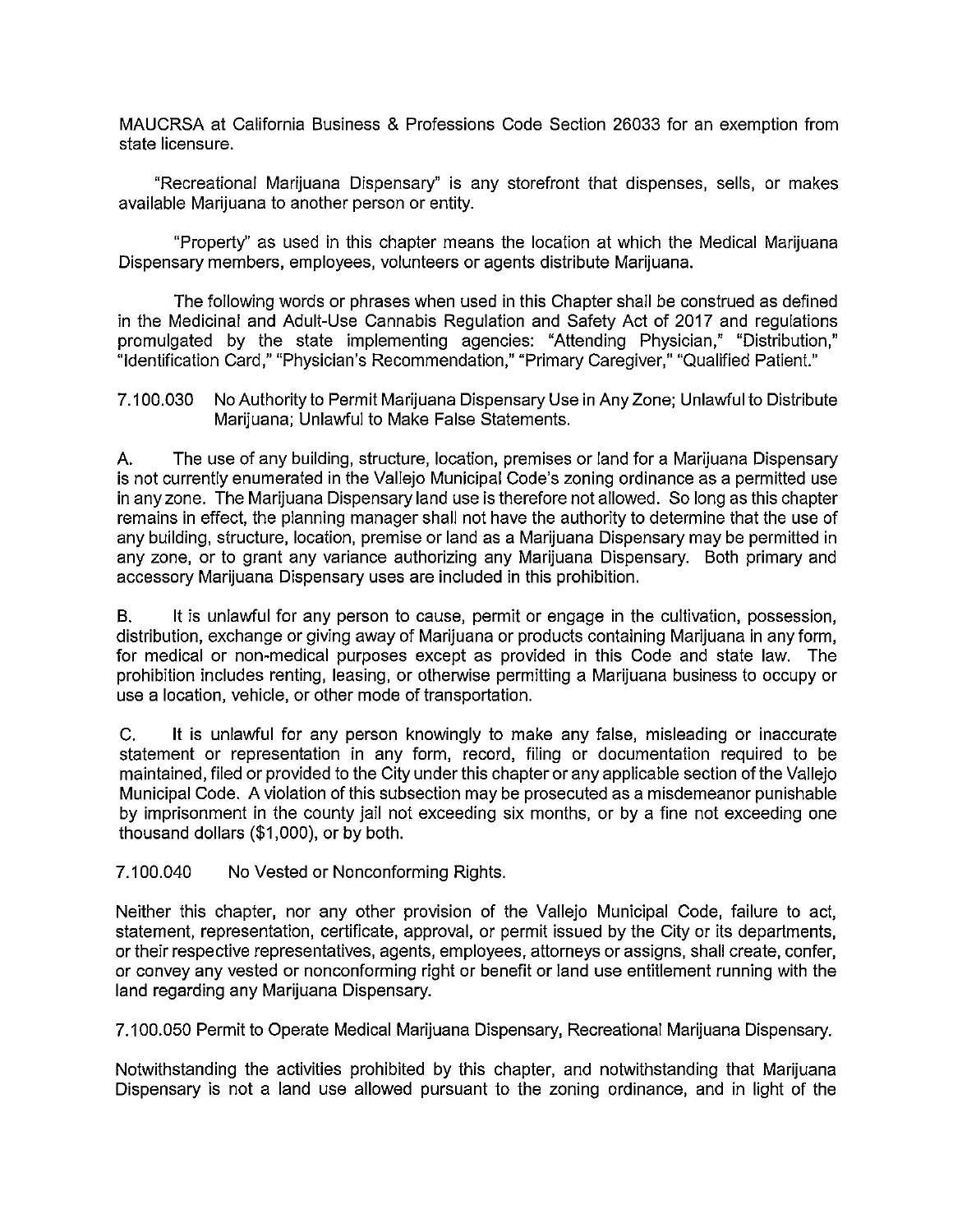enactment of MAUCRSA in June 2017, any person who has received a limited immunity authorization letter from the City of Vallejo on or before August 22, 2017, shall receive a permit to operate (P-MMD) for their Medical Marijuana Dispensary, and for Distribution until the earliest of December 31, 2018, or issuance of a permit for Distribution pursuant to Title 16. An extension shall be granted through June 30, 2019, with submission of a completed project application for Title 16 and Chapter 7.200 permits by December 20, 2018. Any person who has received a limited immunity authorization letter from the City of Vallejo on or before August 22, 2017, shall receive a permit to operate (P-RMD) for their Recreational Marijuana Dispensary, and for Distribution, until the earliest of adoption of a new development code or December 31, 2019. Permits shall be subject to revocation pursuant to subsection 7.100.085. Permits are valid for one year from the date of issuance and must be renewed annually on or by June 30 for the next fiscal year. The requirements of Chapter 7.200.100 apply to renewal of permit for Marijuana Dispensary.

Within 90 calendar days of issuance of the permit to operate, the Marijuana Dispensary must comply with the following:

A. Display a sign in the Marijuana Dispensary prohibiting use or consumption of Marijuana on or near the premises.

B. Contain outdoor waste and recycle bins within a locked structure to prevent unauthorized entry.

C. Comply with outdoor signage restrictions of Chapter 16.64.

D. Install exterior perimeter lighting system. Exterior lighting should be high pressure sodium, or equivalent type, and shall have an illumination intensity of between one and four foot candles. Lights shall be directed and shielded so as not to illuminate into adjoining properties. Lights shall have a housing to protect against breakage. Broken or burnt out lights shall be replaced within five calendar days.

## 7.100.055 Delivery

A. Each Vallejo permittee for Medical Marijuana Dispensary or Recreational Marijuana Dispensary is authorized to deliver.

B. Deliveries originating outside of Vallejo shall comply with all local and state law requirements, including obtaining a business license and paying business license tax. Deliveries into the City of Vallejo are permitted only from dispensaries with storefronts from the cities that do not restrict delivery into their jurisdictions from cities outside their boundaries.

C. Every person making a delivery in Vallejo shall carry a copy of the local and state license authorizing delivery.

## 7.100.060 Location.

A. A Marijuana Dispensary shall not be located within a six hundred (600) foot radius of a school providing instruction in kindergarten or any grades 1 through 12, day care center, or youth center. The distance specified in this section shall be the horizontal distance measured in a straight line from the property line of the school to the closest property line of the lot on which the Marijuana Dispensary is to be located without regard to intervening structures.

B. Any Marijuana Dispensary that is otherwise compliant with the provisions of this chapter, but does not comply with subsection A and California Health & Safety Code Section 26054(b),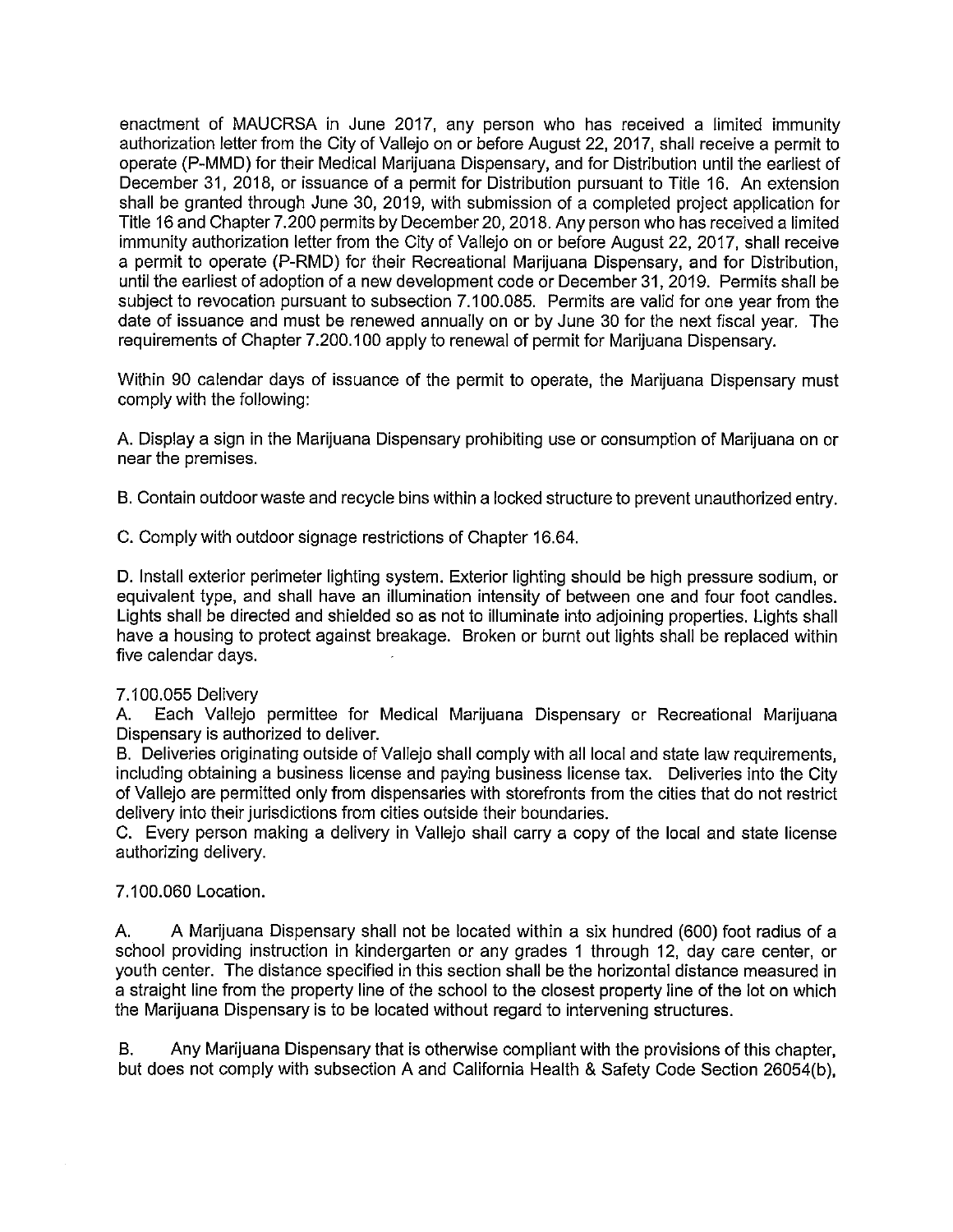but is in possession of a P-MMD as of October 1, 2017, or P-RMD by April 1, 2018, will not be required to relocate.

C. Any person who has received a permit for a Medical Marijuana Dispensary and a permit for a Recreational Marijuana Dispensary must conduct all operations at one site.

7.100.070 Prohibited Marijuana Dispensary Activity.

A. No person shall cause or permit the sale, cultivation, manufacture, distribution or exchange of Marijuana except that any Marijuana Dispensary with a local permit is authorized to sell and deliver Marijuana.

B. All Marijuana Dispensaries must comply at all times with requirements of MAUCRSA including implementing regulations, which statutes and regulations may be amended from time to time.

C. No Marijuana Dispensary shall be open to anyone between the hours of eight o'clock (8:00) p.m. and nine o'clock (9:00) a.m.

D. No person under age 18 shall be allowed on the property unless he or she is accompanied by his or her licensed attending physician, parent(s) or documented legal guardian, or is an emancipated minor as demonstrated by documentation.

E. No Marijuana Dispensary, Manager or member shall cause or permit the sale, dispensing, or consumption of alcoholic beverages, or any controlled substance, on the property or in the parking area of the Property.

F. No transactions outside, or partially outside of an enclosed building are permitted except delivery as authorized in Section 7.100.055. No transactions which are performed through walkup or drive-through service are allowed.

G. No Marijuana Dispensary, Manager or member shall cause or permit the use, inhalation, smoking, eating, ingestion, or otherwise consumption of marijuana on the Property, including the parking areas of the property.

7.100.080 Requirements and Proof of Compliance.

No Marijuana Dispensary, Manager or person shall carry on, maintain or conduct any Marijuana Dispensary related operations, including retail or wholesale sales of Marijuana or preparing, giving away or distributing edible Marijuana products unless all requirements in sections 7.100.60-7.100.110 are met. The City Manager is authorized to determine that a requirement is met when a Marijuana Dispensary demonstrates circumstances beyond its control.

A. Any Medical Marijuana Dispensary seeking to pay marijuana business tax and receive limited immunity from prosecution shall submit to the City Manager or designee the following on or before September 20, 2015.

- 1. A tax certificate issued by the City to the dispensary before April 23, 2013.
- 2. Evidence that the Medical Marijuana Dispensary operated prior to April 23, 2013.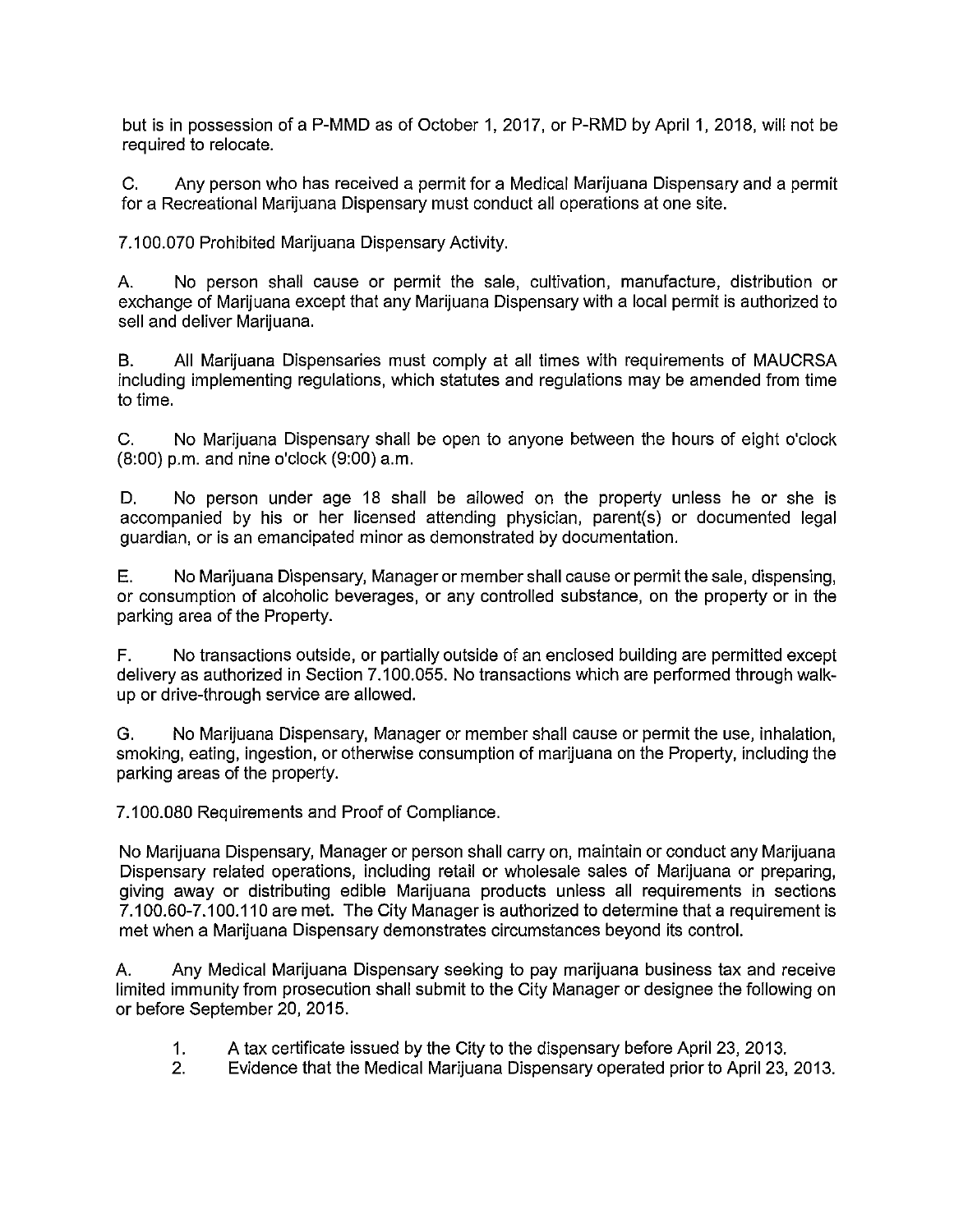3. Evidence demonstrating the Medical Marijuana Dispensary paid quarterly taxes from the date of opening until the City ceased accepting tax in February 2015.

4. The address of the property where the Medical Marijuana Dispensary is operating.

5. Evidence that the site of the Medical Marijuana Dispensary complies with the location requirement of section 7.100.060.

6. The name, address, telephone number, title and function(s) of each Manager. For each Manager, a fully legible copy of one (1) valid government-issued form of photo identification, such as a driver's license.

7. No person who is currently charged with or has been convicted within the previous ten (10) years of a crime of moral turpitude (such as theft, fraud, or assault), or who is currently on parole or probation for crimes involving the sale or distribution of any controlled substance, shall be engaged directly or indirectly in the management of the Medical Marijuana Dispensary nor, further, shall manage or handle the receipts and expenses of the collective. For each Manager, submit a summary criminal history ("LiveScan") prepared not more than two (2) weeks prior to the date of submission and demonstrating that there are no pending charges or convictions for any crime (including, without limitation, theft, fraud, or assault) within the previous 10 years, and that the subject is not currently on parole or probation for the sale or distribution of a controlled substance.

8. Either (a) if the Medical Marijuana Dispensary is incorporated, a certified copy of Secretary of State Articles of Incorporation, Certificate(s) of Amendment, Statement(s) of Information and a copy of the Medical Marijuana Dispensary's bylaws demonstrating that the Medical Marijuana Dispensary is organized as a non-profit entity; or (b) if the Medical Marijuana Dispensary is unincorporated, a copy of the Medical Marijuana's notarized creating document demonstrating that the Medical Marijuana Dispensary is organized as a non-profit entity. A creating document may include articles of association, bylaws, constitution, or other documents that set forth how the Medical Marijuana Dispensary will operate.

9. A seller's permit from the California Board of Equalization.

10. The name and address of the applicant's current agent for service of process.

11. A copy of the Medical Marijuana Dispensary's operating conditions, containing a statement dated and signed by each Manager, under penalty of perjury, he or she has read, understands and shall ensure compliance with all operating conditions.

12. A copy of the prohibited activity checklist, available from the City containing a statement dated and signed by each Manager, under penalty of perjury, that he or she has read, understands and shall ensure that neither the Medical Marijuana Dispensary nor its members and Managers shall engage in the prohibited activity.

13. A statement of whether edible medical marijuana is prepared at the Property and, if so, evidence of approval from Solano County Department of Resource Management.

14. No Medical Marijuana Dispensary owner shall own and operate more than one Medical Marijuana Dispensary in Vallejo.

B. Annually with the application to renew the tax certificate and permit the Marijuana Dispensary shall submit any updates to or revisions to the information in subsection A.

7.100.085 Revocation of Permit

A. The city manager may revoke a permit if any of the following conditions apply:

- 1. Failure or inability to comply with the provisions of Chapter 7.100.
- 2. Failure to provide information required by city.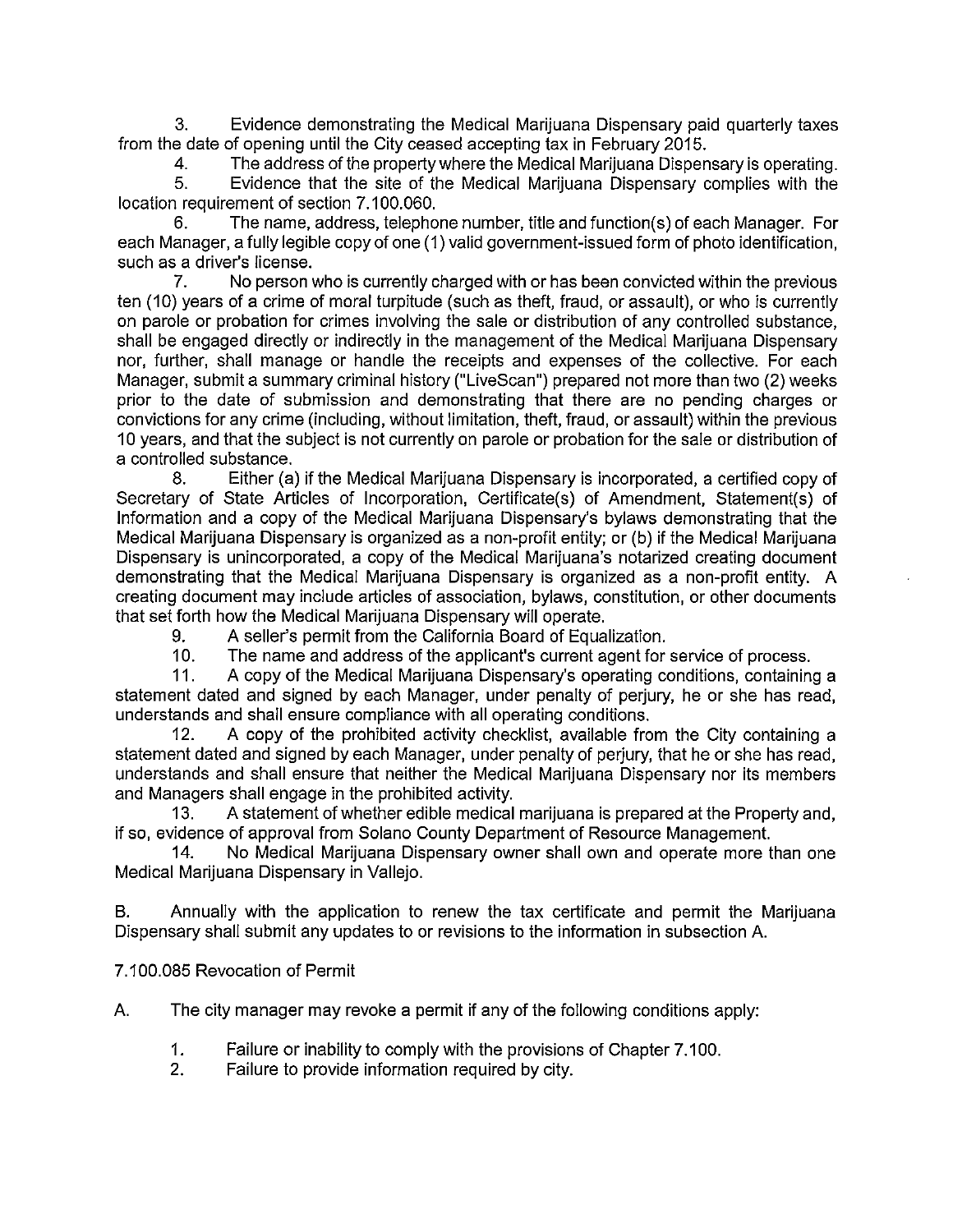3. Any owner or manager of Marijuana Dispensary has been convicted of an offense listed in subsection 7.100.080(A)(7).

4. Marijuana Dispensary has had state license pursuant to MAUCRSA suspended or revoked.

5. Failure to pay city marijuana tax.

6. Failure to maintain valid state seller's permit.

B. No revocation shall occur unless the city manager has issued a written warning sent by U.S. mail to the Marijuana Dispensary and the Marijuana Dispensary has failed to comply within 30 calendar days of mailing.

7.100.088 Appeal

A. Any person aggrieved by the decision of the city manager to revoke the permit may appeal the city manager's written decision to a hearing officer selected by the city. The hearing officer shall render a decision affirming or reversing the decision of the city manager. The hearing officer may direct the reconsideration of the matter in the light of his or her decision but the decision shall not limit or control in any way the discretion vested by law in the city.

B. Any person aggrieved by the decision of the hearing officer may seek judicial review of the decision by filing a petition with a court of competent jurisdiction pursuant to Code of Civil Procedure Section 1094.5 and 1094.6.

7.100.090 Operating Conditions.

A Marijuana Dispensary must have a prohibited activity checklist acknowledging each prohibited activity set forth in section 7.100.070, to be signed by each Manager, with an obligation to refrain from such activity. In addition, each Marijuana Dispensary shall continually operate in accordance with all of the following conditions of operation, provided that additional conditions may be imposed by the City as necessary to preserve the public health, safety, and welfare:

A. The Property satisfies all location requirements as set forth in this chapter.

B. All taxes and fees paid to the City are current.

C. The Property complies with all applicable Building and Fire Code provisions, the Property Maintenance Ordinance, and the Property is maintained free of debris, litter and trash.

D. The Property provides a sufficient odor-absorbing ventilation and exhaust system so that odor generated inside the Property is not detected outside the Property, anywhere on adjacent Property or public rights-of-way, or within any other unit located within the same building as the Marijuana Dispensary.

E. All transactions, including but not limited to cash or in-kind contributions, reimbursement or compensation, shall be fully documented.

F. Each Marijuana Dispensary must have a security plan including procedures for verifying identification of Qualified Patients and Primary Caregivers both before entering the dispensary and again before receiving medical marijuana Each Marijuana Dispensary must have a description of the physical presence of licensed and uniformed security guards required to be present including their number, location and specific hours on site; and a theft prevention plan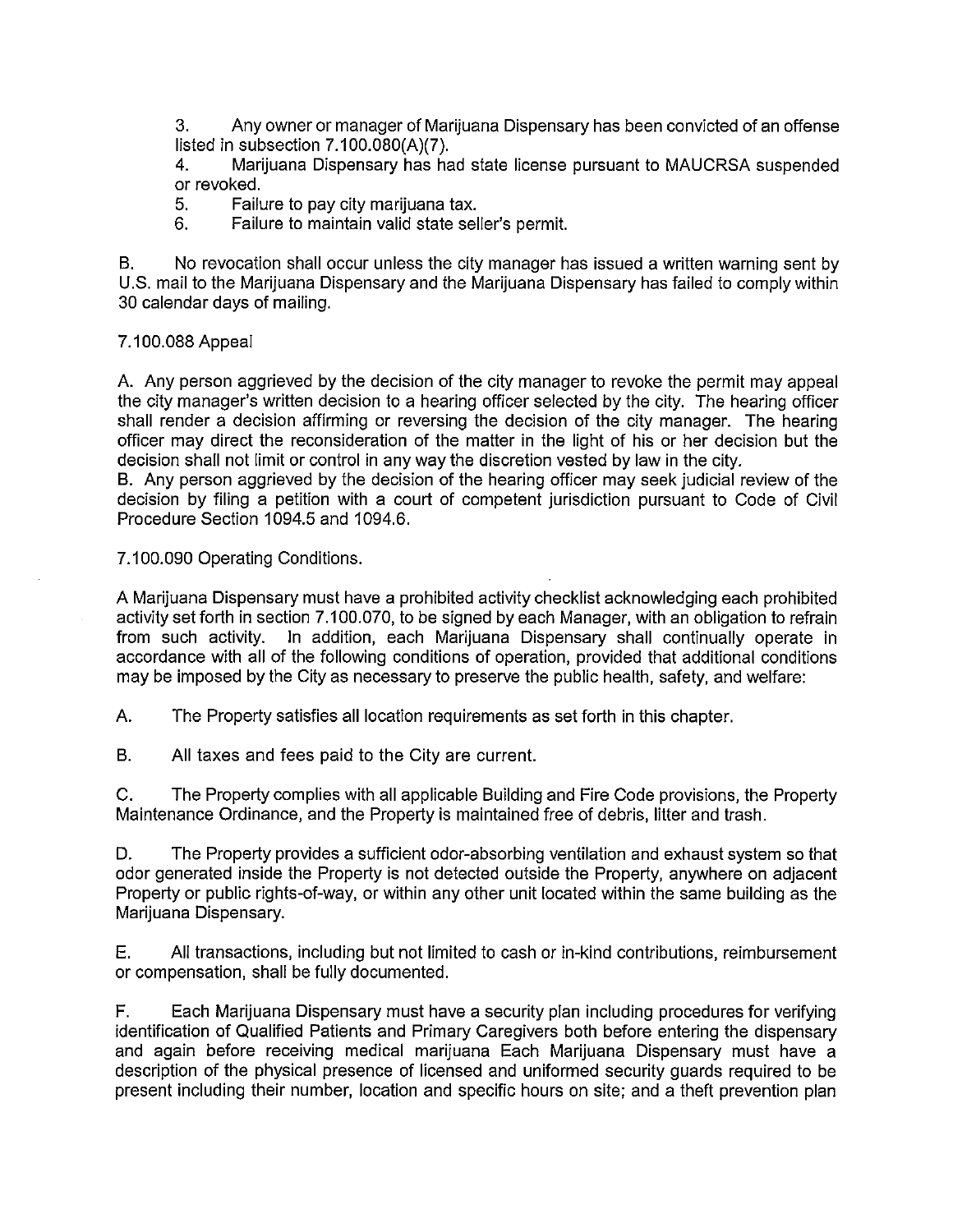which includes locked exterior doors and windows during the times the business is closed. Each Marijuana Dispensary must have a procedure for ensuring compliance with the customer age requirements of MAUCRSA.

G. The Marijuana Dispensary must use point of sale software acceptable to the finance director.

H. A Marijuana Dispensary may only do business, apply for local and state licenses, advertise and dispense under one name, which must be the name on the local permit and on the state license.

I. A Marijuana Dispensary shall file with the City Manager a copy of any state application for new or renewed marijuana licenses within seven calendar days of the application.

7.100.100 Prohibition Against Transfer or Relocation.

A. No Marijuana Dispensary that is sold or transferred will receive limited immunity. Transfer is a change in principals, assignment of lease or sale of business asset other than a Marijuana product.

B. Except for a relocation allowed under section 7.100.060, no Marijuana Dispensary shall relocate. The following shall be deemed an unauthorized change in location:

1. Any relocation or expansion that includes a separate piece of property or parcel of land.

2. Any expansion of the property which represents a greater than fifty (50) percent increase in the square footage of occupancy or in the square footage that is open to the public.

7.100.110 Maintenance of Records.

A. A Marijuana Dispensary shall maintain the following accurate and truthful records on the Property:

1. The full name, address, and telephone number(s) of the owner, landlord and/or lessee of the Property.

2. The full name, address, and telephone number(s) of each Manager and the exact nature of the participation in the management of the Marijuana Dispensary.

3. The full name, address, and telephone number(s) of each Marijuana Dispensary Manager.

4. The current address of all sites at which Marijuana is cultivated on behalf of the Marijuana Dispensary.

5. The full name, date of birth, residential address, and telephone number(s) of each Marijuana Dispensary member and Manager; the date each joined; the exact nature of each member's and Manager's participation in the Marijuana Dispensary;

6. A written accounting of all cash and in-kind contributions, reimbursements, and compensation provided by or to the Managers and members to or from the Marijuana Dispensary, and all expenditures and costs incurred by the Marijuana Dispensary.

7. An inventory record documenting the dates and amounts of Marijuana stored on the property.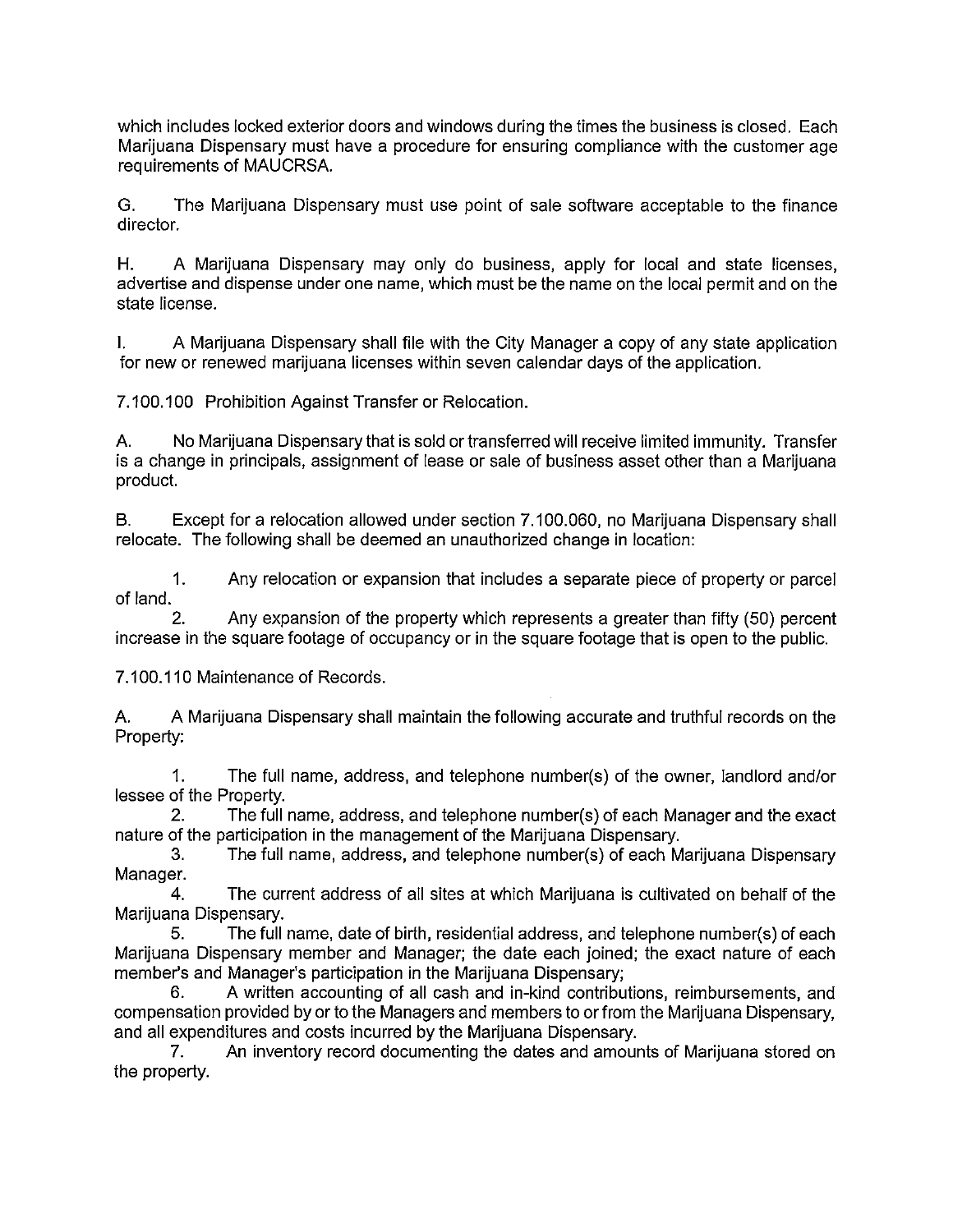8. Copies of the prohibited activity checklist containing a statement dated and signed by each Marijuana Dispensary member and Manager, under penalty of perjury, that he or she has read, understands and shall not engage in the prohibited activity.

B. These records shall be maintained by the Marijuana Dispensary for a period of five (5) years and shall be made available by the Manager to the City upon request, subject to the authority set forth in section 7.100.120.

7.100.120 Inspection Authority.

City representatives may enter and inspect the property of every Marijuana Dispensary between the hours of nine o'clock (9:00) a.m. and seven o'clock (7:00) p.m., or at any reasonable time to ensure compliance and enforcement of the provisions of this chapter. It is unlawful for any Property owner, landlord, lessee, Marijuana Dispensary member or Manager or any other person having any responsibility over the operation of the Marijuana Dispensary to refuse to allow, impede, obstruct or interfere with an inspection.

#### 7.100.130 Public Nuisance

Any Marijuana Dispensary that is not in compliance with sections 7.100.060-.080 and 7.100.080.110 is an illegal public nuisance.

#### 7 .100.140 Enforcement.

A. Any person violating any provision of this chapter or misrepresenting any material fact in demonstrating compliance with requirements for limited immunity shall be deemed guilty of a misdemeanor punishable by a fine of not more than one thousand dollars (\$1,000) or by imprisonment for not more than twelve (12) months, or by both such fine and imprisonment.

B. As a nuisance per se, any violation of this chapter shall be subject to injunctive relief, revocation of the certificate of occupancy for the property, disgorgement and payment to the City of any and all monies unlawfully obtained, costs of abatement, costs of investigation, attorney fees, and any other relief or remedy available at law or equity. The City may also pursue any and all remedies and actions available and applicable under local and state law for any violation committed by the Marijuana Dispensary, its Managers, members or any person related or associated with the Marijuana Dispensary.

## SECTION 2. Severability.

If any section, subsection, sentence, clause, phrase or word of this ordinance is for any reason held to be invalid by a court of competent jurisdiction, such decision shall not affect the validity of the remaining portions of this ordinance. The City Council hereby declares that it would have passed and adopted this ordinance, and each and all provisions hereof, irrespective of the fact one or more provisions may be declared invalid.